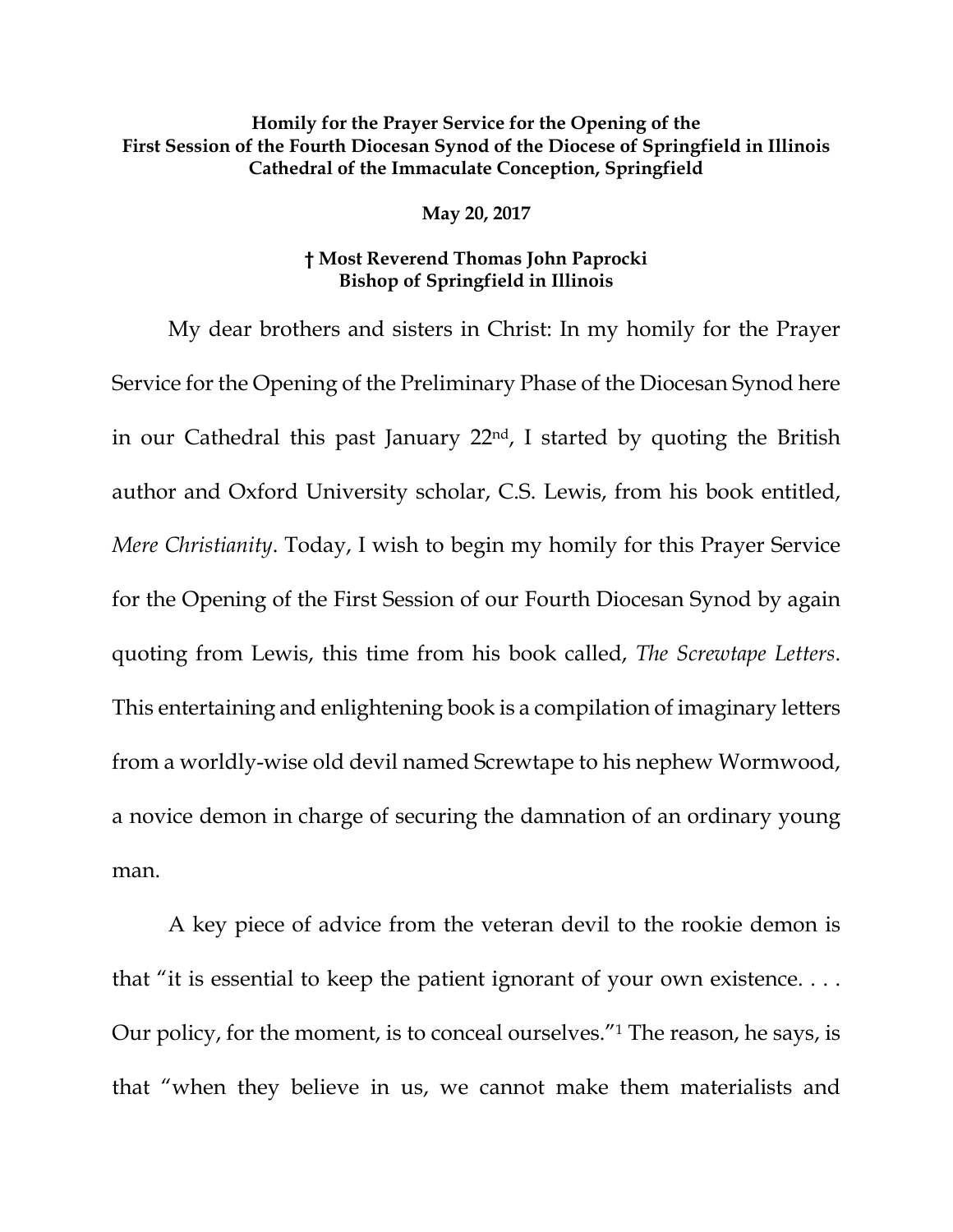sceptics. . . . The fact that 'devils' are predominantly *comic* figures in the modern imagination will help you. If any faint suspicion of your existence begins to arise in his mind, suggest to him a picture of something in red tights, and persuade him that since he cannot believe in that (it is an old textbook method of confusing them) he therefore cannot believe in you."<sup>2</sup>

So a good place to start as we officially begin the first session of our Diocesan Synod is to acknowledge the existence of Satan and reject him. Notice that in the Rite of Baptism, the Rite of Confirmation and in the Renewal of Baptismal promises during the Easter season, most of the questions come right from the Apostles Creed in term of asking what we believe; but before we get to those questions, there is a preliminary question: do you reject Satan, and all his works, and all his empty promises? We start there before we profess our faith in God the Father, the Son and the Holy Spirit, because the Evil One will try to distract us from belief in the Triune God and His Holy Catholic Church, the communion of saints, the forgiveness of sins, the resurrection of the body and life everlasting.

As we begin to address the questions of discipleship and stewardship in our synod, the Evil One will try to prevent us from achieving our spiritual goals and growing in God's grace. He will do this in subtle ways, not with a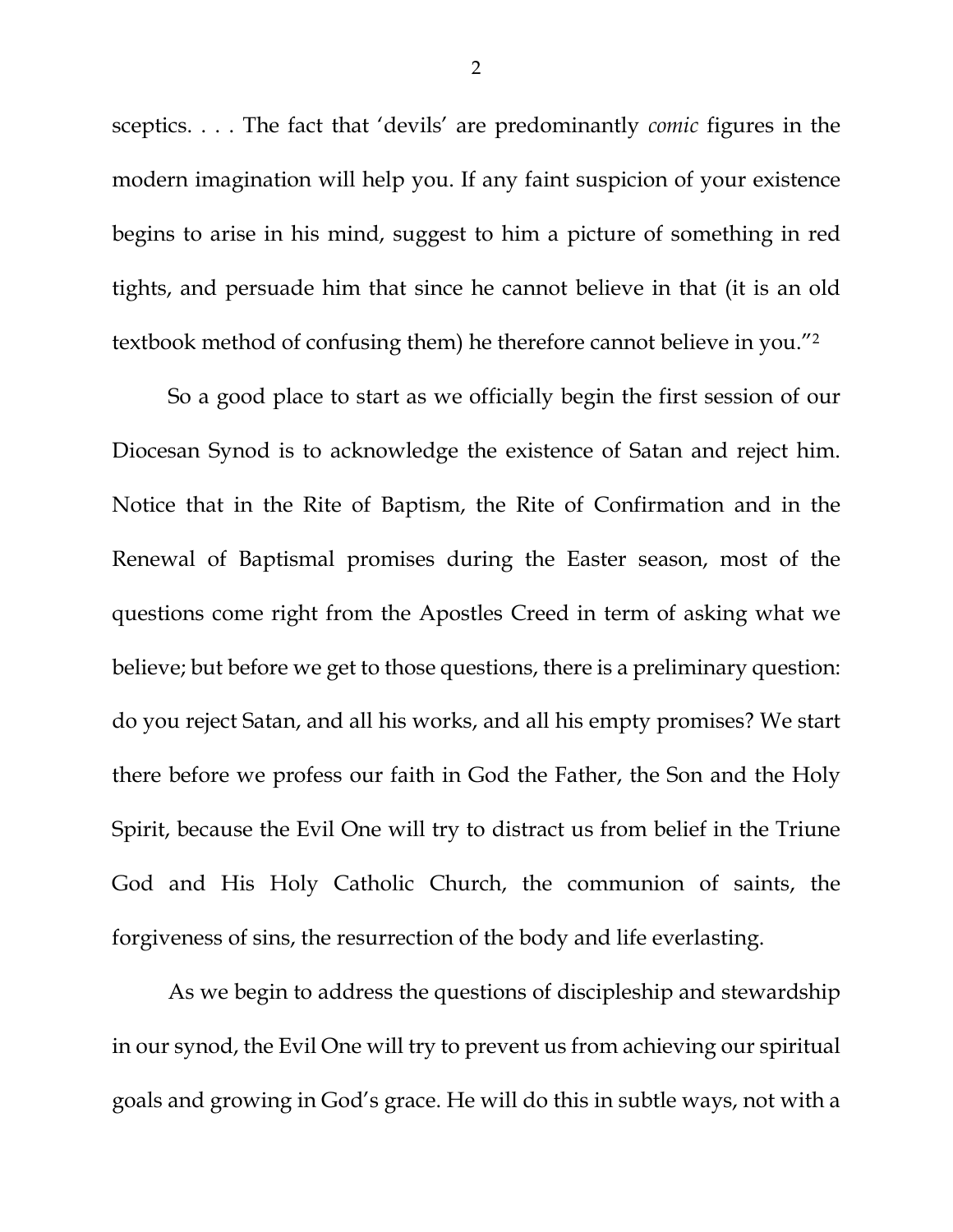frontal assault, but through apathy, discouragement and fear. We need to be on guard against these temptations. As we pray the Prayer to Saint Michael after Mass throughout our diocese in the months ahead, it will be good to keep our Diocesan Synod in mind as we ask him to defend us in battle and to be our protection against the wickedness and snares of the devil.

With regard to apathy, Lewis quotes Screwtape as writing, "Some ages are lukewarm and complacent, and then it is our business to soothe them faster asleep."<sup>3</sup> This describes our current culture and circumstances: largely lukewarm and complacent. Catholics make up only 12 to 14 percent of the population in the 28 counties of our diocese. Of these, the majority do not go to Mass every Sunday in fulfillment of their obligation as God has prescribed in the Third Commandment of the Decalogue and as required in the Precepts of the Church.

There is no future in being lukewarm and complacent or just getting by in maintenance mode. We read in the Bible, "I know that you are neither cold nor hot. I wish you were either cold or hot. So, because you are lukewarm, neither hot nor cold, I will spit you out of my mouth" (Revelation 3:15-16). We need to find a way through God's grace to light a fire of faith burning deeply within hearts of the people of central Illinois.

3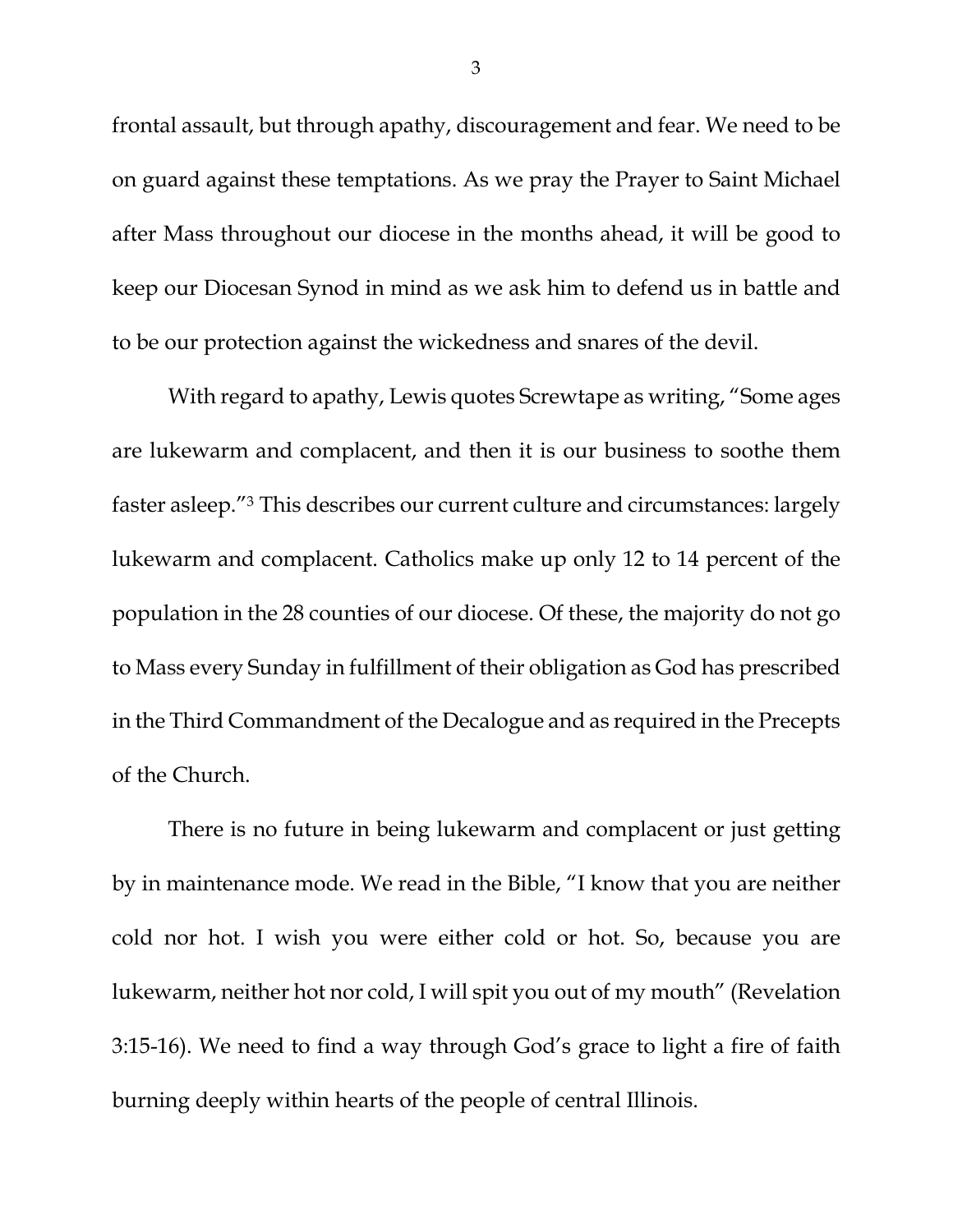As we discuss our proposed synodal declarations, we will also need to be aware of our fears, especially the fear of failure. But if we are to succeed, we must not be afraid to fail.

In arguing for a completely new constitution for the United States rather than a mere revision of the feeble Articles of Confederation, Founding Father James Madison wrote, "Better to fail in a noble cause than to succeed in a more limited effort that would only postpone the inevitable descent into political dissolution."<sup>4</sup> It would be better for us to fail in our noble cause of promoting discipleship and stewardship as a way of life than to sit back passively and watch our parishes and schools wither on the vine and dissolve into oblivion through apathy and neglect.

What gives us hope in this endeavor is that whenever God asks us to do something, He reminds us not to be afraid. In the Gospel read at the Easter Vigil, which we just heard again a few minutes ago, Saint Matthew says that two disciples were walking to the tomb on that Easter morning when all of a sudden, in what must have seemed like an explosion, there was a "great earthquake." An angel descended from heaven, rolled back the stone of Christ's tomb and sat upon it. The once mighty Roman guards were shaken with fear and suddenly they "became like dead men." The angel of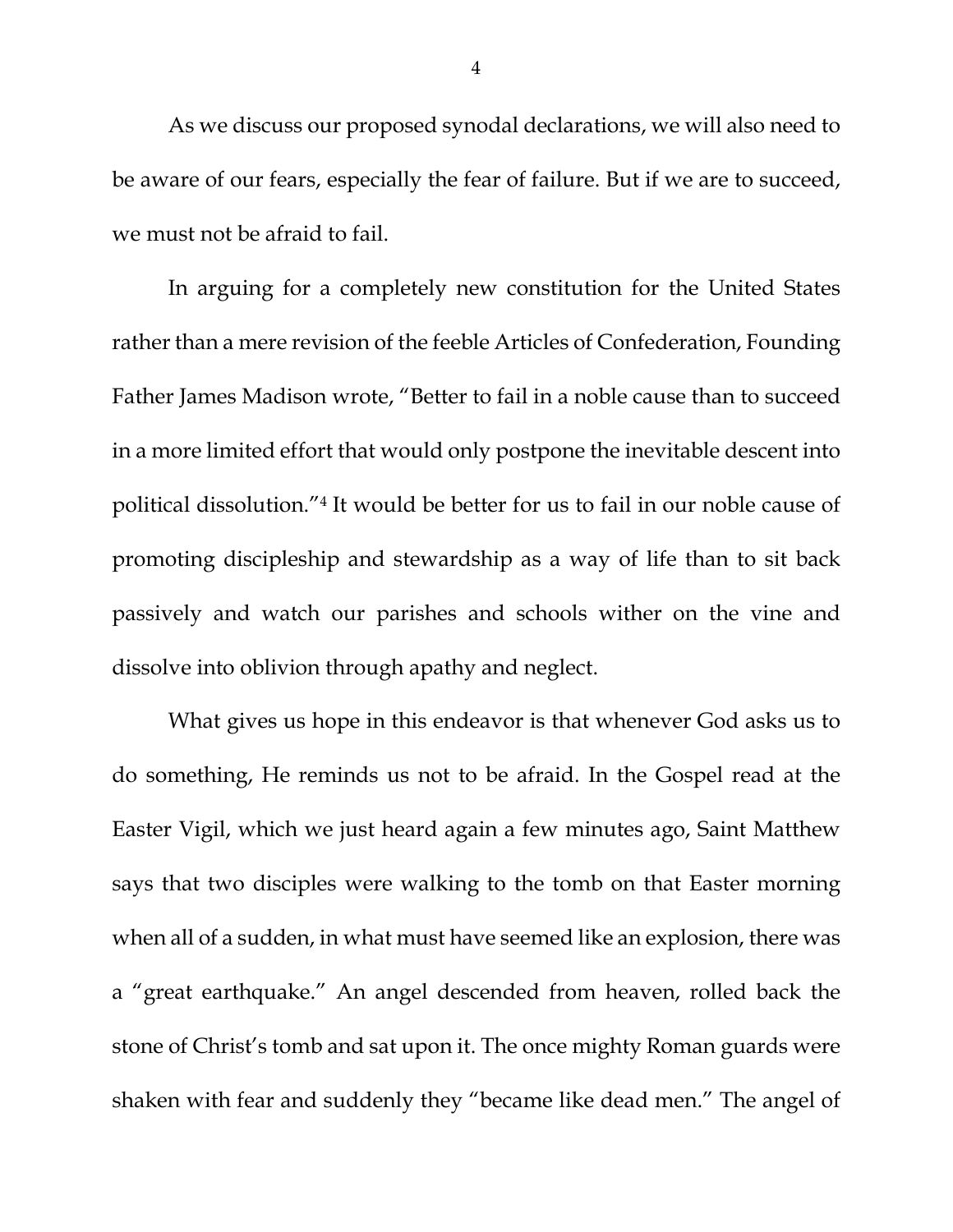the Lord addressed the two disciples and through the evangelist addresses us here today with the words, "Do not be afraid!" The angel invites them into the tomb and sends them forth to spread the Good News that Jesus was raised from the dead. These members of Christ's team were sent by the angel and charged with the words "Do not be afraid!" Along the road they encounter the Risen Christ who says to them, "Do not be afraid" (Matthew 28:1-10).

In the Acts of the Apostles, we see a great transformation take place in Saint Peter in just a few days. On Holy Thursday, after Jesus was arrested, Peter was so afraid that he denied the Lord three times. After Our Lord's resurrection, confronted by the "leaders, elders, and scribes . . . Annas the high priest, Caiaphas, John, Alexander, and all who were of the high-priestly class," Peter does not hesitate to proclaim that Jesus Christ the Nazorean has been "raised from the dead" and, moreover, that there "is no salvation through anyone else, nor is there any other name under heaven given to the human race by which we are to be saved" (Acts 4:1-12). Filled with the Holy Spirit, Peter is no longer paralyzed by fear, but does not back down in the face of opposition, even from the most powerful in the land. In the Gospel passage from Saint John, Peter's zeal forthe Risen Lord is seen in his jumping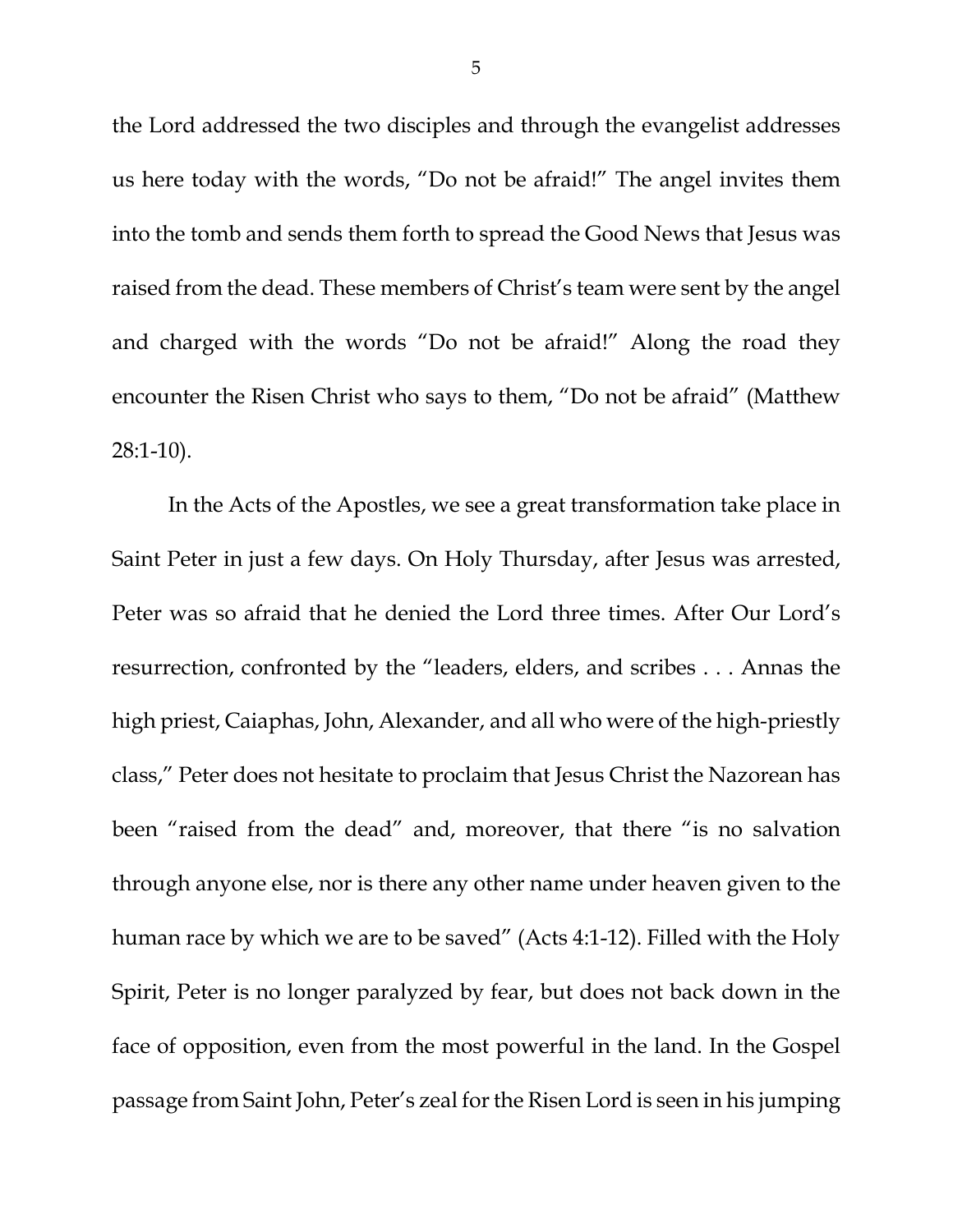out of the boat and into the water as soon as he recognized that the person standing on the shore was Jesus (John 21:1-14). He is no longer afraid.

This message not to be afraid is a recurring theme in the Scriptures. When an angel appeared to Zechariah while he was performing his priestly service of burning incense in the sanctuary of the Lord, "Zechariah was troubled by what he saw, and fear came upon him. But the angel said to him, 'Do not be afraid, Zechariah, because your prayer has been heard. Your wife Elizabeth will bear you a son, and you shall name him John, and you will have joy and gladness'" (Luke 1:12-14).

When the angel Gabriel announced to Mary that she was to conceive a child through the power of the Holy Spirit, "she was greatly troubled at what was said and pondered what sort of greeting this might be. Then the angel said to her, 'Do not be afraid, Mary, for you have found favor with God. Behold, you will conceive in your womb and bear a son, and you shall name him Jesus. He will be great and will be called Son of the Most High" (Luke 1:30-32).

When Joseph learned that his wife Mary had become pregnant before they lived together, an "angel of the Lord appeared to him in a dream and said, 'Joseph, son of David, do not be afraid to take Mary your wife into your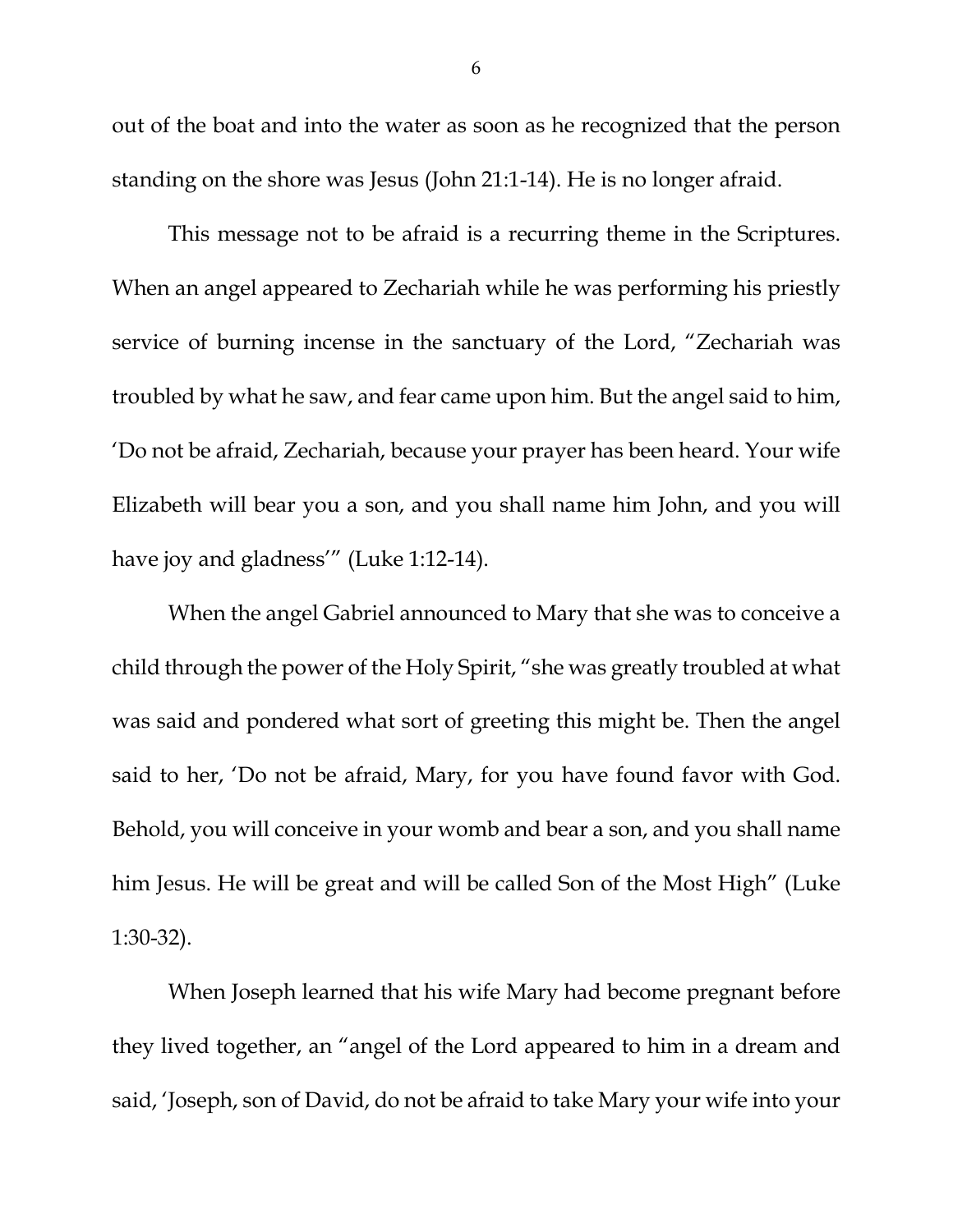home. For it is through the Holy Spirit that this child has been conceived in her. She will bear a son and you are to name him Jesus, because he will save his people from their sins'" (Matthew 1:20-21).

When Jesus was born in the manger in Bethlehem, "there were shepherds in that region living in the fields and keeping the night watch over their flock. The angel of the Lord appeared to them and the glory of the Lord shone around them, and they were struck with great fear. The angel said to them, 'Do not be afraid; for behold, I proclaim to you good news of great joy that will be for all the people. For today in the city of David a savior has been born for you who is Messiah and Lord'" (Luke 2:8-11).

Fast-forward to October 22, 1978 and during the inaugural homily of his pontificate, Saint John Paul II proclaimed to the millions watching his words, "brothers and sisters, do not be afraid to welcome Christ and accept his power. Do not be afraid. Open wide the doors for Christ."

My dear members of the Fourth Diocesan Synod of the Diocese of Springfield in Illinois, I urge you to join me in beginning this holy task by calling to mind those four powerful words of the Risen Christ with which Saint John Paul II began his Petrine ministry: "do not be afraid." As we discuss our proposed synodal declarations, we need to check our own

7